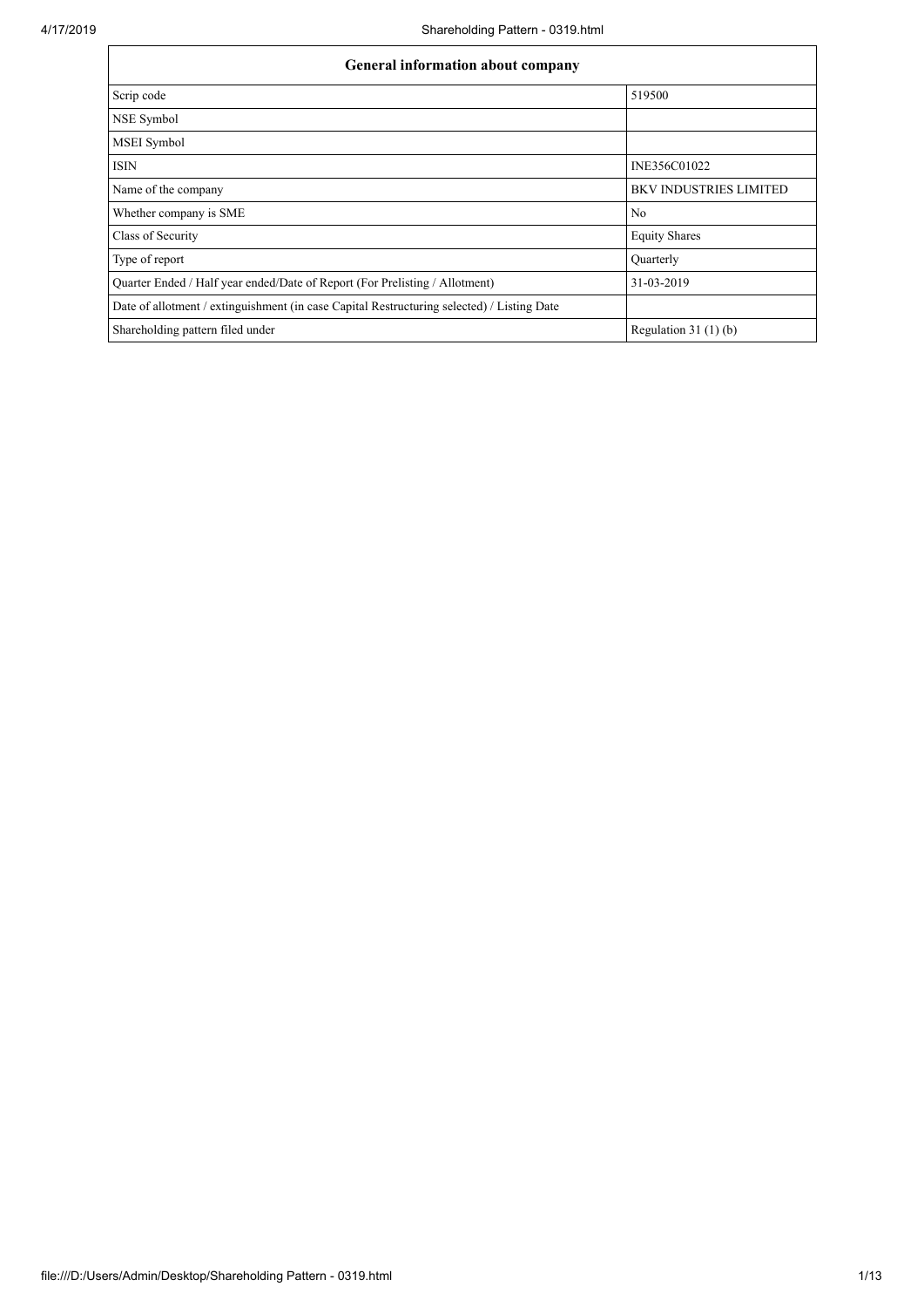|                | <b>Declaration</b>                                                                        |                |                                |                       |                             |  |  |  |  |  |  |
|----------------|-------------------------------------------------------------------------------------------|----------------|--------------------------------|-----------------------|-----------------------------|--|--|--|--|--|--|
| Sr.<br>No.     | Particular                                                                                | Yes/No         | Promoter and<br>Promoter Group | Public<br>shareholder | Non Promoter-<br>Non Public |  |  |  |  |  |  |
| $\vert$ 1      | Whether the Listed Entity has issued any partly paid up shares?                           | N <sub>o</sub> | No                             | No                    | N <sub>0</sub>              |  |  |  |  |  |  |
| $\overline{2}$ | Whether the Listed Entity has issued any Convertible Securities<br>$\overline{?}$         | N <sub>o</sub> | No                             | N <sub>o</sub>        | N <sub>o</sub>              |  |  |  |  |  |  |
| $\overline{3}$ | Whether the Listed Entity has issued any Warrants?                                        | No.            | N <sub>0</sub>                 | No                    | N <sub>0</sub>              |  |  |  |  |  |  |
| $\overline{4}$ | Whether the Listed Entity has any shares against which<br>depository receipts are issued? | No             | No                             | N <sub>0</sub>        | No.                         |  |  |  |  |  |  |
| $\overline{5}$ | Whether the Listed Entity has any shares in locked-in?                                    | No.            | No                             | No                    | No                          |  |  |  |  |  |  |
| 6              | Whether any shares held by promoters are pledge or otherwise<br>encumbered?               | N <sub>o</sub> | No                             |                       |                             |  |  |  |  |  |  |
| 7              | Whether company has equity shares with differential voting<br>rights?                     | No             | No                             | N <sub>o</sub>        | No                          |  |  |  |  |  |  |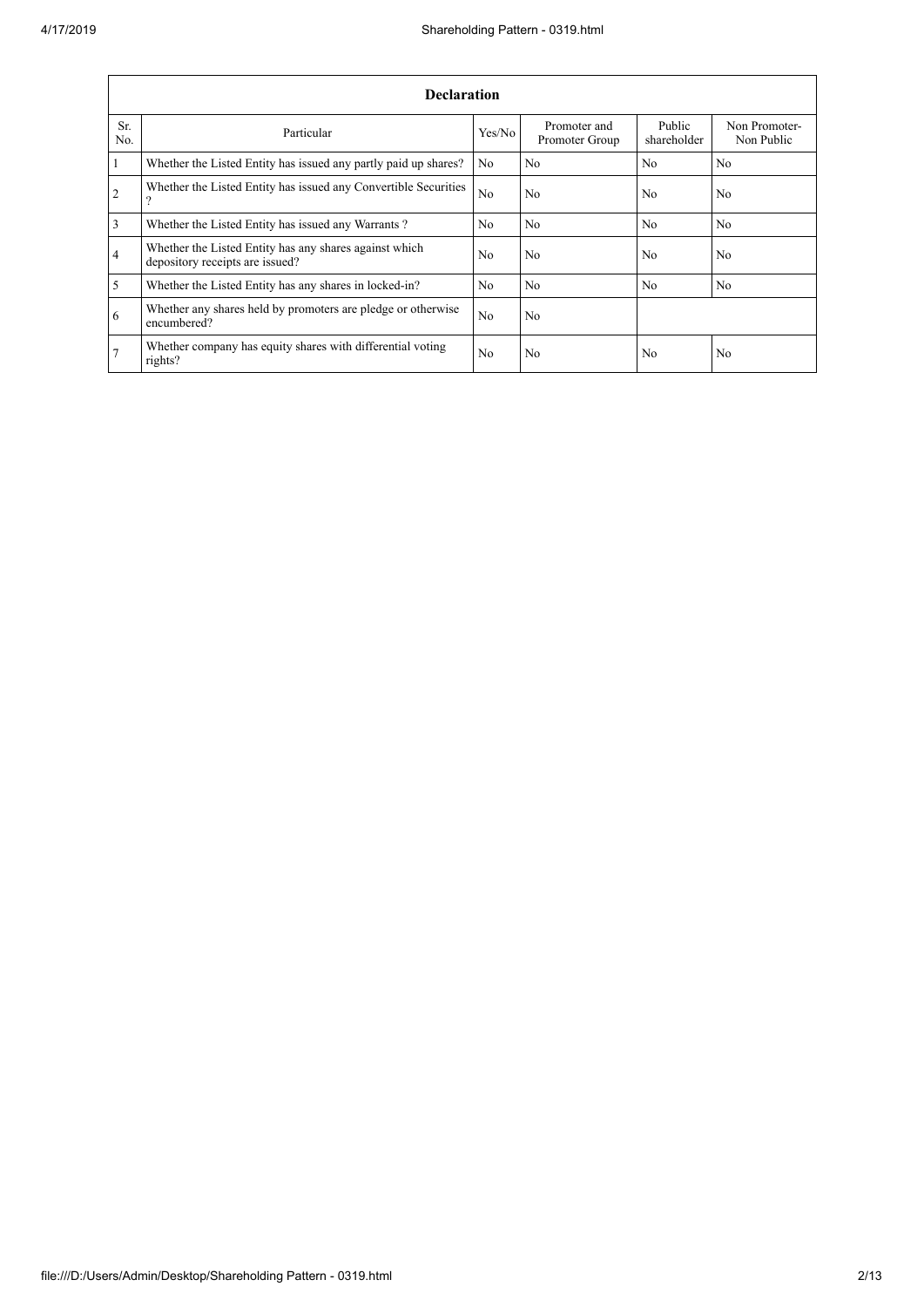$\overline{\phantom{a}}$ 

|                       | Table I - Summary Statement holding of specified securities |                   |                     |                       |                          |                          |                                        |                                                                  |               |          |                     |  |
|-----------------------|-------------------------------------------------------------|-------------------|---------------------|-----------------------|--------------------------|--------------------------|----------------------------------------|------------------------------------------------------------------|---------------|----------|---------------------|--|
| Category<br>of<br>(1) | Category                                                    | No. of<br>Nos. Of | fully paid          | No. Of<br>Partly      | No. Of<br>shares         | Total nos.<br>shares     | Shareholding as a<br>% of total no. of | Number of Voting Rights held in each<br>class of securities (IX) |               |          |                     |  |
|                       | shareholder                                                 | shareholders      | up equity           | paid-up<br>equity     | underlying<br>Depository | held (VII)               | shares (calculated<br>as per SCRR,     | No of Voting (XIV) Rights                                        |               |          | Total as a          |  |
|                       | (II)                                                        | (III)             | shares<br>held (IV) | shares<br>held<br>(V) | Receipts<br>(VI)         | $= (IV) +$<br>$(V)+(VI)$ | 1957) (VIII) As a<br>% of $(A+B+C2)$   | Class eg:<br>X                                                   | Class<br>eg:y | Total    | $%$ of<br>$(A+B+C)$ |  |
| (A)                   | Promoter<br>&<br>Promoter<br>Group                          | 11                | 10820284            |                       |                          | 10820284                 | 70.04                                  | 10820284                                                         |               | 10820284 | 70.04               |  |
| (B)                   | Public                                                      | 13019             | 4628300             |                       |                          | 4628300                  | 29.96                                  | 4628300                                                          |               | 4628300  | 29.96               |  |
| (C)                   | Non<br>Promoter-<br>Non Public                              |                   |                     |                       |                          |                          |                                        |                                                                  |               |          |                     |  |
| (C1)                  | Shares<br>underlying<br><b>DRs</b>                          |                   |                     |                       |                          |                          |                                        |                                                                  |               |          |                     |  |
| (C2)                  | Shares held<br>by<br>Employee<br>Trusts                     |                   |                     |                       |                          |                          |                                        |                                                                  |               |          |                     |  |
|                       | Total                                                       | 13030             | 15448584            |                       |                          | 15448584                 | 100                                    | 15448584                                                         |               | 15448584 | 100                 |  |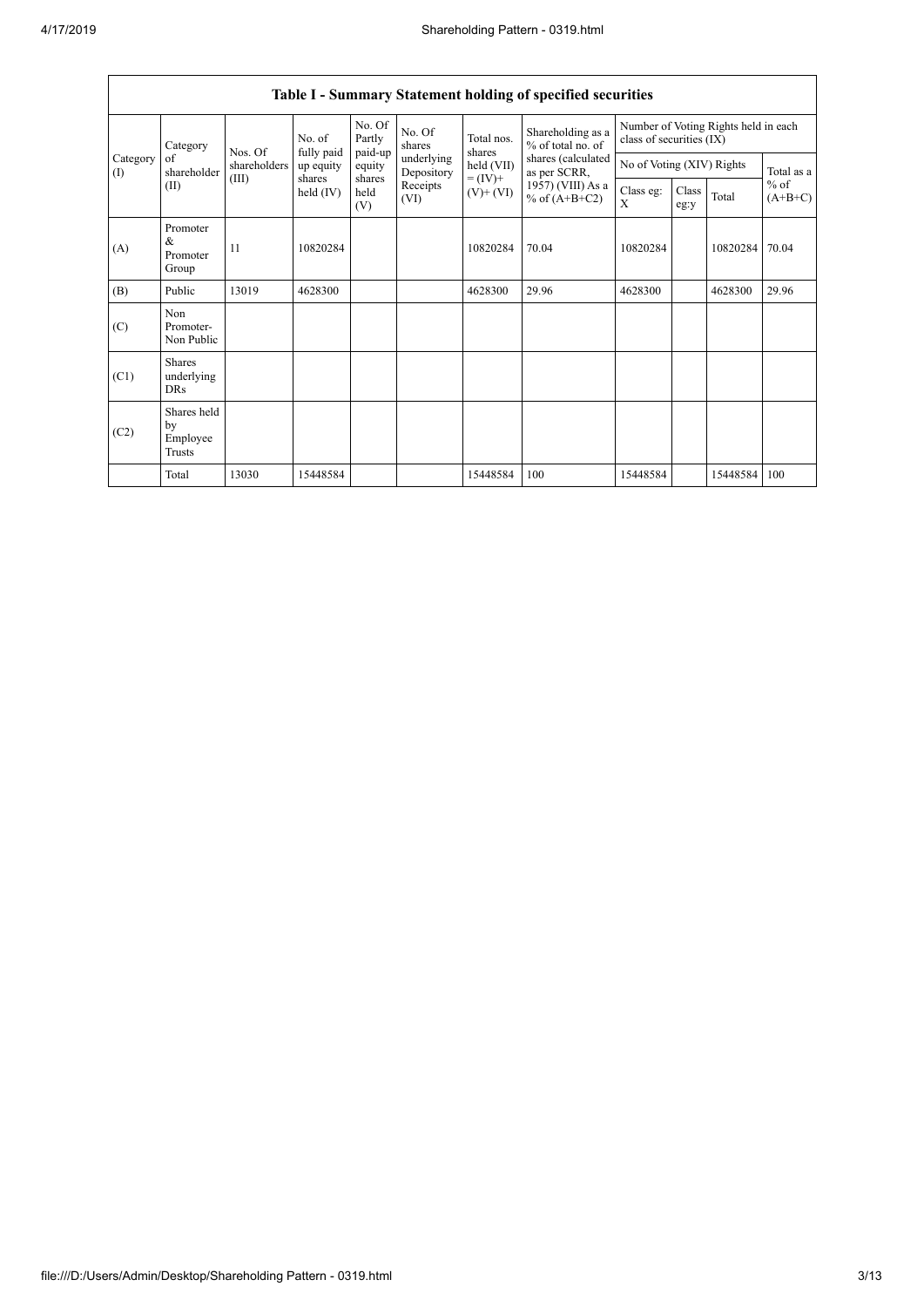|                                        | Table I - Summary Statement holding of specified securities                                                                       |                                    |                                                  |                                                                                            |                                                                                    |                                                  |            |                                                                               |                                |                                       |  |
|----------------------------------------|-----------------------------------------------------------------------------------------------------------------------------------|------------------------------------|--------------------------------------------------|--------------------------------------------------------------------------------------------|------------------------------------------------------------------------------------|--------------------------------------------------|------------|-------------------------------------------------------------------------------|--------------------------------|---------------------------------------|--|
| Category<br>$\left( \mathrm{I}\right)$ | No. Of<br><b>Shares</b><br>Category<br>Underlying<br>of<br>Outstanding<br>shareholder<br>convertible<br>(II)<br>securities<br>(X) |                                    | No. of<br><b>Shares</b><br>Underlying            | No. Of Shares<br>Underlying<br>Outstanding<br>convertible                                  | Shareholding, as a %<br>assuming full<br>conversion of<br>convertible securities ( | Number of<br>Locked in<br>shares (XII)           |            | Number of<br><b>Shares</b><br>pledged or<br>otherwise<br>encumbered<br>(XIII) |                                | Number of<br>equity shares<br>held in |  |
|                                        |                                                                                                                                   | Outstanding<br>Warrants<br>$(X_i)$ | securities and<br>No. Of<br>Warrants (Xi)<br>(a) | as a percentage of<br>diluted share capital)<br>$(XI) = (VII)+(X) As a %$<br>of $(A+B+C2)$ | No.<br>(a)                                                                         | As a<br>$%$ of<br>total<br>Shares<br>held<br>(b) | No.<br>(a) | As a<br>$%$ of<br>total<br><b>Shares</b><br>held<br>(b)                       | dematerialized<br>form $(XIV)$ |                                       |  |
| (A)                                    | Promoter<br>$\&$<br>Promoter<br>Group                                                                                             |                                    |                                                  |                                                                                            | 70.04                                                                              |                                                  |            |                                                                               |                                | 10820284                              |  |
| (B)                                    | Public                                                                                                                            |                                    |                                                  |                                                                                            | 29.96                                                                              |                                                  |            |                                                                               |                                | 1850700                               |  |
| (C)                                    | Non<br>Promoter-<br>Non Public                                                                                                    |                                    |                                                  |                                                                                            |                                                                                    |                                                  |            |                                                                               |                                |                                       |  |
| (C1)                                   | <b>Shares</b><br>underlying<br><b>DRs</b>                                                                                         |                                    |                                                  |                                                                                            |                                                                                    |                                                  |            |                                                                               |                                |                                       |  |
| (C2)                                   | Shares held<br>by<br>Employee<br><b>Trusts</b>                                                                                    |                                    |                                                  |                                                                                            |                                                                                    |                                                  |            |                                                                               |                                |                                       |  |
|                                        | Total                                                                                                                             |                                    |                                                  |                                                                                            | 100                                                                                |                                                  |            |                                                                               |                                | 12670984                              |  |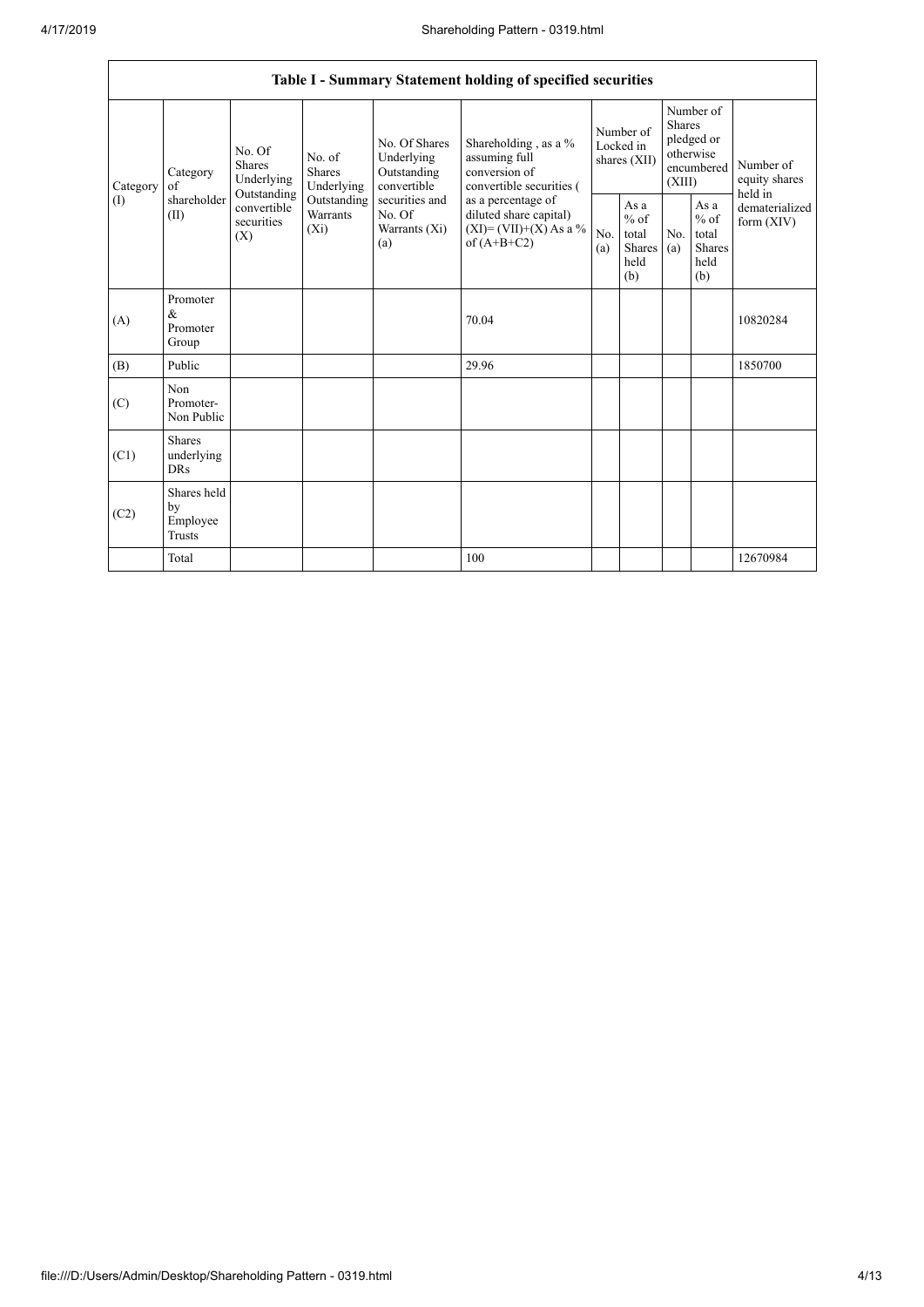$\overline{1}$ 

|                                                                                                | Table II - Statement showing shareholding pattern of the Promoter and Promoter Group                    |                         |                                                  |                                 |                                    |                             |                                                      |                           |               |                                      |                           |
|------------------------------------------------------------------------------------------------|---------------------------------------------------------------------------------------------------------|-------------------------|--------------------------------------------------|---------------------------------|------------------------------------|-----------------------------|------------------------------------------------------|---------------------------|---------------|--------------------------------------|---------------------------|
|                                                                                                |                                                                                                         |                         | No. of                                           | No.<br>Of<br>Partly             | No. Of                             | Total nos.                  | Shareholding<br>as a % of<br>total no. of            | class of securities (IX)  |               | Number of Voting Rights held in each |                           |
| Sr.                                                                                            | Category &<br>Name of the                                                                               | Nos. Of<br>shareholders | fully paid<br>up equity<br>shares<br>held $(IV)$ | paid-<br>up                     | shares<br>underlying<br>Depository | shares<br>held<br>$(VII) =$ | shares<br>(calculated as                             | No of Voting (XIV) Rights |               |                                      | Total<br>as a $%$<br>of   |
|                                                                                                | Shareholders (I)                                                                                        | (III)                   |                                                  | equity<br>shares<br>held<br>(V) | Receipts<br>(VI)                   | $(IV)$ +<br>$(V)$ + $(V)$   | per SCRR,<br>1957) (VIII)<br>As a % of<br>$(A+B+C2)$ | Class eg:<br>$\mathbf X$  | Class<br>eg:y | Total                                | Total<br>Voting<br>rights |
| А                                                                                              | Table II - Statement showing shareholding pattern of the Promoter and Promoter Group                    |                         |                                                  |                                 |                                    |                             |                                                      |                           |               |                                      |                           |
| (1)                                                                                            | Indian                                                                                                  |                         |                                                  |                                 |                                    |                             |                                                      |                           |               |                                      |                           |
| (a)                                                                                            | Individuals/Hindu<br>undivided Family                                                                   | 11                      | 10820284                                         |                                 |                                    | 10820284                    | 70.04                                                | 10820284                  |               | 10820284                             | 70.04                     |
| Sub-Total<br>(A)(1)                                                                            |                                                                                                         | 11                      | 10820284                                         |                                 |                                    | 10820284                    | 70.04                                                | 10820284                  |               | 10820284                             | 70.04                     |
| (2)                                                                                            | Foreign                                                                                                 |                         |                                                  |                                 |                                    |                             |                                                      |                           |               |                                      |                           |
| Total<br>Shareholding<br>of Promoter<br>and<br>Promoter<br>Group $(A)=$<br>$(A)(1)+(A)$<br>(2) |                                                                                                         | 11                      | 10820284                                         |                                 |                                    | 10820284                    | 70.04                                                | 10820284                  |               | 10820284                             | 70.04                     |
| B                                                                                              | Table III - Statement showing shareholding pattern of the Public shareholder                            |                         |                                                  |                                 |                                    |                             |                                                      |                           |               |                                      |                           |
| (1)                                                                                            | Institutions                                                                                            |                         |                                                  |                                 |                                    |                             |                                                      |                           |               |                                      |                           |
| (a)                                                                                            | Mutual Funds                                                                                            | $\overline{2}$          | 41900                                            |                                 |                                    | 41900                       | 0.27                                                 | 41900                     |               | 41900                                | 0.27                      |
| (f)                                                                                            | Financial<br>Institutions/<br>Banks                                                                     | 1                       | 5000                                             |                                 |                                    | 5000                        | 0.03                                                 | 5000                      |               | 5000                                 | 0.03                      |
| (i)                                                                                            | Any Other<br>(specify)                                                                                  | 1                       | 19400                                            |                                 |                                    | 19400                       | 0.13                                                 | 19400                     |               | 19400                                | 0.13                      |
| Sub-Total<br>(B)(1)                                                                            |                                                                                                         | 4                       | 66300                                            |                                 |                                    | 66300                       | 0.43                                                 | 66300                     |               | 66300                                | 0.43                      |
| (3)                                                                                            | Non-institutions                                                                                        |                         |                                                  |                                 |                                    |                             |                                                      |                           |               |                                      |                           |
| (a(i))                                                                                         | Individuals -<br>i.Individual<br>shareholders<br>holding nominal<br>share capital up<br>to Rs. 2 lakhs. | 12832                   | 3771137                                          |                                 |                                    | 3771137                     | 24.41                                                | 3771137                   |               | 3771137                              | 24.41                     |
| (b)                                                                                            | NBFCs registered<br>with RBI                                                                            | $\mathbf{1}$            | 500                                              |                                 |                                    | 500                         | $\mathbf{0}$                                         | 500                       |               | 500                                  | $\mathbf{0}$              |
| (e)                                                                                            | Any Other<br>(specify)                                                                                  | 182                     | 790363                                           |                                 |                                    | 790363                      | 5.12                                                 | 790363                    |               | 790363                               | 5.12                      |
| Sub-Total<br>(B)(3)                                                                            |                                                                                                         | 13015                   | 4562000                                          |                                 |                                    | 4562000                     | 29.53                                                | 4562000                   |               | 4562000                              | 29.53                     |
| <b>Total Public</b><br>Shareholding<br>$(B)=(B)(1)+$<br>$(B)(2)+(B)$<br>(3)                    |                                                                                                         | 13019                   | 4628300                                          |                                 |                                    | 4628300                     | 29.96                                                | 4628300                   |               | 4628300                              | 29.96                     |
| $\mathbf C$                                                                                    | Table IV - Statement showing shareholding pattern of the Non Promoter- Non Public shareholder           |                         |                                                  |                                 |                                    |                             |                                                      |                           |               |                                      |                           |
| Total (<br>$A+B+C2$ )                                                                          |                                                                                                         | 13030                   | 15448584                                         |                                 |                                    | 15448584                    | 100                                                  | 15448584                  |               | 15448584                             | 100                       |
| Total<br>$(A+B+C)$                                                                             |                                                                                                         | 13030                   | 15448584                                         |                                 |                                    | 15448584                    | 100                                                  | 15448584                  |               | 15448584                             | 100                       |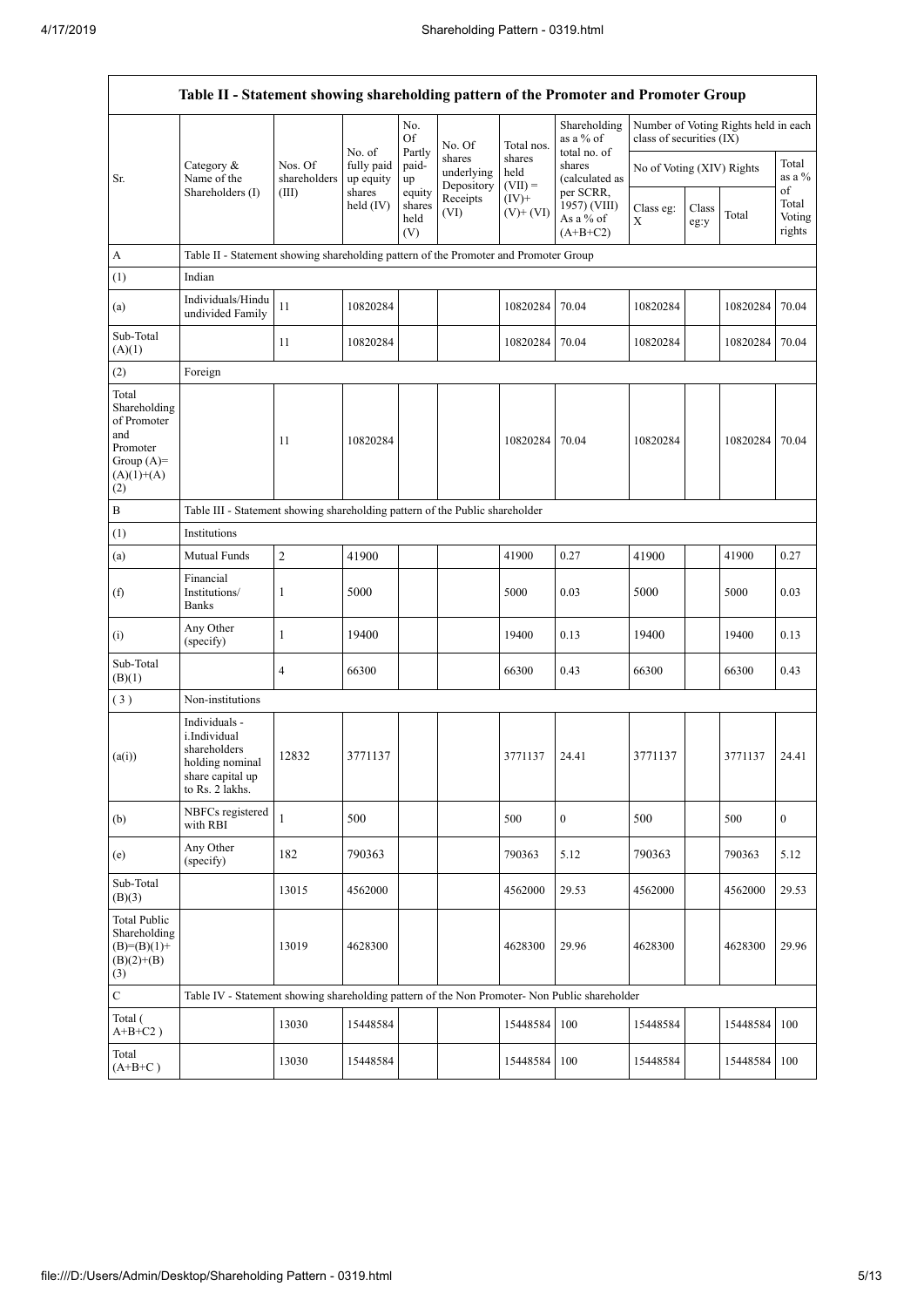|                                                                                         | Table II - Statement showing shareholding pattern of the Promoter and Promoter Group                                                                                    |                                              |                                                                                    |                                                                                               |                                                         |                                        |                                                  |                                                                               |                                       |  |  |
|-----------------------------------------------------------------------------------------|-------------------------------------------------------------------------------------------------------------------------------------------------------------------------|----------------------------------------------|------------------------------------------------------------------------------------|-----------------------------------------------------------------------------------------------|---------------------------------------------------------|----------------------------------------|--------------------------------------------------|-------------------------------------------------------------------------------|---------------------------------------|--|--|
|                                                                                         | No. Of<br>No. of<br><b>Shares</b><br><b>Shares</b><br>Underlying<br>Underlying<br>Outstanding<br>Outstanding<br>convertible<br>Warrants<br>securities<br>$(X_i)$<br>(X) |                                              | No. Of Shares<br>Underlying<br>Outstanding<br>convertible                          | Shareholding, as a %<br>assuming full conversion of<br>convertible securities (as a           |                                                         | Number of<br>Locked in<br>shares (XII) |                                                  | Number of<br><b>Shares</b><br>pledged or<br>otherwise<br>encumbered<br>(XIII) | Number of<br>equity shares<br>held in |  |  |
| Sr.                                                                                     |                                                                                                                                                                         | securities and<br>No. Of Warrants<br>(Xi)(a) | percentage of diluted share<br>capital) $(XI) = (VII)+(X) As$<br>a % of $(A+B+C2)$ |                                                                                               | As a<br>$%$ of<br>No.<br>total<br>Shares<br>held<br>(b) | No.<br>(a)                             | As a<br>$%$ of<br>total<br>Shares<br>held<br>(b) | dematerialized<br>form $(XIV)$                                                |                                       |  |  |
| A                                                                                       |                                                                                                                                                                         |                                              |                                                                                    | Table II - Statement showing shareholding pattern of the Promoter and Promoter Group          |                                                         |                                        |                                                  |                                                                               |                                       |  |  |
| (1)                                                                                     | Indian                                                                                                                                                                  |                                              |                                                                                    |                                                                                               |                                                         |                                        |                                                  |                                                                               |                                       |  |  |
| (a)                                                                                     |                                                                                                                                                                         |                                              |                                                                                    | 70.04                                                                                         |                                                         |                                        |                                                  |                                                                               | 10820284                              |  |  |
| Sub-Total (A)<br>(1)                                                                    |                                                                                                                                                                         |                                              |                                                                                    | 70.04                                                                                         |                                                         |                                        |                                                  |                                                                               | 10820284                              |  |  |
| (2)                                                                                     | Foreign                                                                                                                                                                 |                                              |                                                                                    |                                                                                               |                                                         |                                        |                                                  |                                                                               |                                       |  |  |
| Total<br>Shareholding<br>of Promoter<br>and Promoter<br>Group $(A)=$<br>$(A)(1)+(A)(2)$ |                                                                                                                                                                         |                                              |                                                                                    | 70.04                                                                                         |                                                         |                                        |                                                  |                                                                               | 10820284                              |  |  |
| B                                                                                       |                                                                                                                                                                         |                                              |                                                                                    | Table III - Statement showing shareholding pattern of the Public shareholder                  |                                                         |                                        |                                                  |                                                                               |                                       |  |  |
| (1)                                                                                     | Institutions                                                                                                                                                            |                                              |                                                                                    |                                                                                               |                                                         |                                        |                                                  |                                                                               |                                       |  |  |
| (a)                                                                                     |                                                                                                                                                                         |                                              |                                                                                    | 0.27                                                                                          |                                                         |                                        |                                                  |                                                                               | $\boldsymbol{0}$                      |  |  |
| (f)                                                                                     |                                                                                                                                                                         |                                              |                                                                                    | 0.03                                                                                          |                                                         |                                        |                                                  |                                                                               | $\mathbf{0}$                          |  |  |
| (i)                                                                                     |                                                                                                                                                                         |                                              |                                                                                    | 0.13                                                                                          |                                                         |                                        |                                                  |                                                                               | $\boldsymbol{0}$                      |  |  |
| Sub-Total (B)<br>(1)                                                                    |                                                                                                                                                                         |                                              |                                                                                    | 0.43                                                                                          |                                                         |                                        |                                                  |                                                                               | $\boldsymbol{0}$                      |  |  |
| (3)                                                                                     | Non-institutions                                                                                                                                                        |                                              |                                                                                    |                                                                                               |                                                         |                                        |                                                  |                                                                               |                                       |  |  |
| (a(i))                                                                                  |                                                                                                                                                                         |                                              |                                                                                    | 24.41                                                                                         |                                                         |                                        |                                                  |                                                                               | 1720437                               |  |  |
| (b)                                                                                     |                                                                                                                                                                         |                                              |                                                                                    | $\mathbf{0}$                                                                                  |                                                         |                                        |                                                  |                                                                               | 500                                   |  |  |
| (e)                                                                                     |                                                                                                                                                                         |                                              |                                                                                    | 5.12                                                                                          |                                                         |                                        |                                                  |                                                                               | 129763                                |  |  |
| Sub-Total (B)<br>(3)                                                                    |                                                                                                                                                                         |                                              |                                                                                    | 29.53                                                                                         |                                                         |                                        |                                                  |                                                                               | 1850700                               |  |  |
| Total Public<br>Shareholding<br>$(B)= (B)(1) +$<br>$(B)(2)+(B)(3)$                      |                                                                                                                                                                         |                                              |                                                                                    | 29.96                                                                                         |                                                         |                                        |                                                  |                                                                               | 1850700                               |  |  |
| $\mathbf C$                                                                             |                                                                                                                                                                         |                                              |                                                                                    | Table IV - Statement showing shareholding pattern of the Non Promoter- Non Public shareholder |                                                         |                                        |                                                  |                                                                               |                                       |  |  |
| Total (<br>$A+B+C2$ )                                                                   |                                                                                                                                                                         |                                              |                                                                                    | 100                                                                                           |                                                         |                                        |                                                  |                                                                               | 12670984                              |  |  |
| Total $(A+B+C)$<br>$\mathcal{E}$                                                        |                                                                                                                                                                         |                                              |                                                                                    | 100                                                                                           |                                                         |                                        |                                                  |                                                                               | 12670984                              |  |  |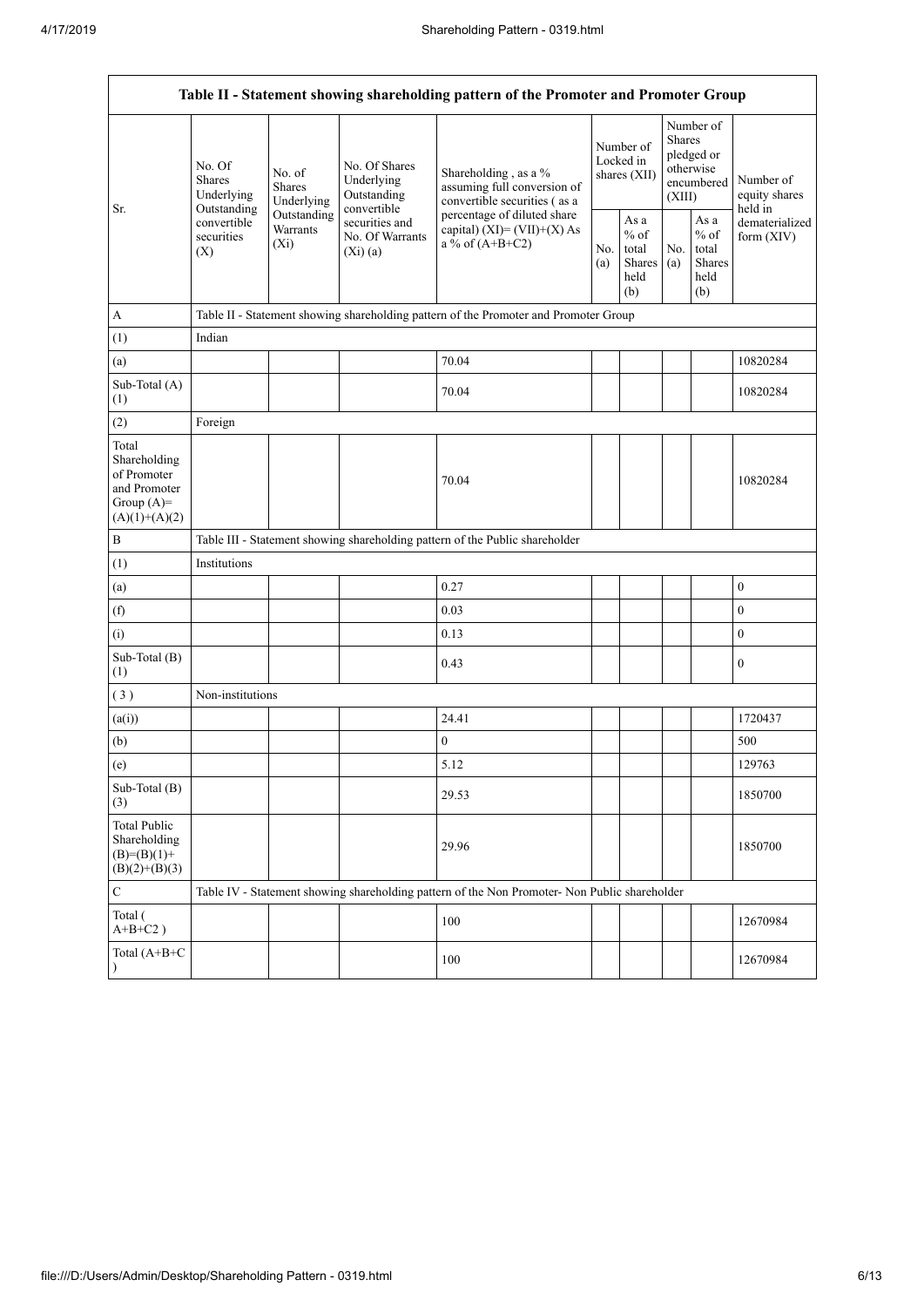|                                                                                                                                                                                                | Individuals/Hindu undivided Family                            |                                                  |                                                   |                                   |                                     |                                      |                                                |  |  |  |  |
|------------------------------------------------------------------------------------------------------------------------------------------------------------------------------------------------|---------------------------------------------------------------|--------------------------------------------------|---------------------------------------------------|-----------------------------------|-------------------------------------|--------------------------------------|------------------------------------------------|--|--|--|--|
| Searial No.                                                                                                                                                                                    | $\mathbf{1}$                                                  | $\overline{2}$                                   | $\overline{3}$                                    | $\overline{4}$                    | 5                                   | $\sqrt{6}$                           | $\boldsymbol{7}$                               |  |  |  |  |
| Name of the<br>Shareholders<br>$\left( \mathrm{I}\right)$                                                                                                                                      | <b>BOMMIDALA</b><br>KASI<br><b>VISWANADHAM</b>                | <b>BOMMIDALA</b><br><b>SAROJA</b><br><b>DEVI</b> | <b>BOMMIDALA</b><br><b>RAMA</b><br><b>KRISHNA</b> | <b>BOMMIDALA</b><br><b>ANITHA</b> | <b>BOMMIDALA</b><br><b>SRINIVAS</b> | <b>DEVISETTY</b><br><b>RAMA DEVI</b> | <b>BAYYA</b><br><b>SRINIVASA</b><br><b>RAO</b> |  |  |  |  |
| PAN(II)                                                                                                                                                                                        | AEPTB2885H                                                    | AHRPB1991K                                       | ADAPB3514H                                        | AHLPB0893J                        | ADAPB2985L                          | ACAPD0918N                           | ACHPB2325E                                     |  |  |  |  |
| No. of fully<br>paid up equity<br>shares held<br>(IV)                                                                                                                                          | 158822                                                        | 113716                                           | 9866821                                           | 406825                            | 236900                              | 3500                                 | 4500                                           |  |  |  |  |
| No. Of Partly<br>paid-up equity<br>shares held<br>(V)                                                                                                                                          |                                                               |                                                  |                                                   |                                   |                                     |                                      |                                                |  |  |  |  |
| No. Of shares<br>underlying<br>Depository<br>Receipts (VI)                                                                                                                                     |                                                               |                                                  |                                                   |                                   |                                     |                                      |                                                |  |  |  |  |
| Total nos.<br>shares held<br>$(VII) = (IV) +$<br>$(V)$ + $(VI)$                                                                                                                                | 158822                                                        | 113716                                           | 9866821                                           | 406825                            | 236900                              | 3500                                 | 4500                                           |  |  |  |  |
| Shareholding<br>as a % of total<br>no. of shares<br>(calculated as<br>per SCRR,<br>1957) (VIII)<br>As a % of<br>$(A+B+C2)$                                                                     | 1.03                                                          | 0.74                                             | 63.87                                             | 2.63                              | 1.53                                | 0.02                                 | 0.03                                           |  |  |  |  |
|                                                                                                                                                                                                | Number of Voting Rights held in each class of securities (IX) |                                                  |                                                   |                                   |                                     |                                      |                                                |  |  |  |  |
| Class eg:X                                                                                                                                                                                     | 158822                                                        | 113716                                           | 9866821                                           | 406825                            | 236900                              | 3500                                 | 4500                                           |  |  |  |  |
| Class eg:y                                                                                                                                                                                     |                                                               |                                                  |                                                   |                                   |                                     |                                      |                                                |  |  |  |  |
| Total                                                                                                                                                                                          | 158822                                                        | 113716                                           | 9866821                                           | 406825                            | 236900                              | 3500                                 | 4500                                           |  |  |  |  |
| Total as a $\%$ of<br><b>Total Voting</b><br>rights                                                                                                                                            | 1.03                                                          | 0.74                                             | 63.87                                             | 2.63                              | 1.53                                | 0.02                                 | 0.03                                           |  |  |  |  |
| No. Of Shares<br>Underlying<br>Outstanding<br>convertible<br>securities (X)                                                                                                                    |                                                               |                                                  |                                                   |                                   |                                     |                                      |                                                |  |  |  |  |
| No. of Shares<br>Underlying<br>Outstanding<br>Warrants (Xi)                                                                                                                                    |                                                               |                                                  |                                                   |                                   |                                     |                                      |                                                |  |  |  |  |
| No. Of Shares<br>Underlying<br>Outstanding<br>convertible<br>securities and<br>No. Of<br>Warrants (Xi)<br>(a)                                                                                  |                                                               |                                                  |                                                   |                                   |                                     |                                      |                                                |  |  |  |  |
| Shareholding,<br>as a %<br>assuming full<br>conversion of<br>convertible<br>securities (as a<br>percentage of<br>diluted share<br>capital) (XI)=<br>$(VII)+(Xi)(a)$<br>As a % of<br>$(A+B+C2)$ | 1.03                                                          | 0.74                                             | 63.87                                             | 2.63                              | 1.53                                | 0.02                                 | 0.03                                           |  |  |  |  |
|                                                                                                                                                                                                | Number of Locked in shares (XII)                              |                                                  |                                                   |                                   |                                     |                                      |                                                |  |  |  |  |
| No. (a)                                                                                                                                                                                        |                                                               |                                                  |                                                   |                                   |                                     |                                      |                                                |  |  |  |  |
| As a % of total<br>Shares held<br>(b)                                                                                                                                                          |                                                               |                                                  |                                                   |                                   |                                     |                                      |                                                |  |  |  |  |

Number of Shares pledged or otherwise encumbered (XIII)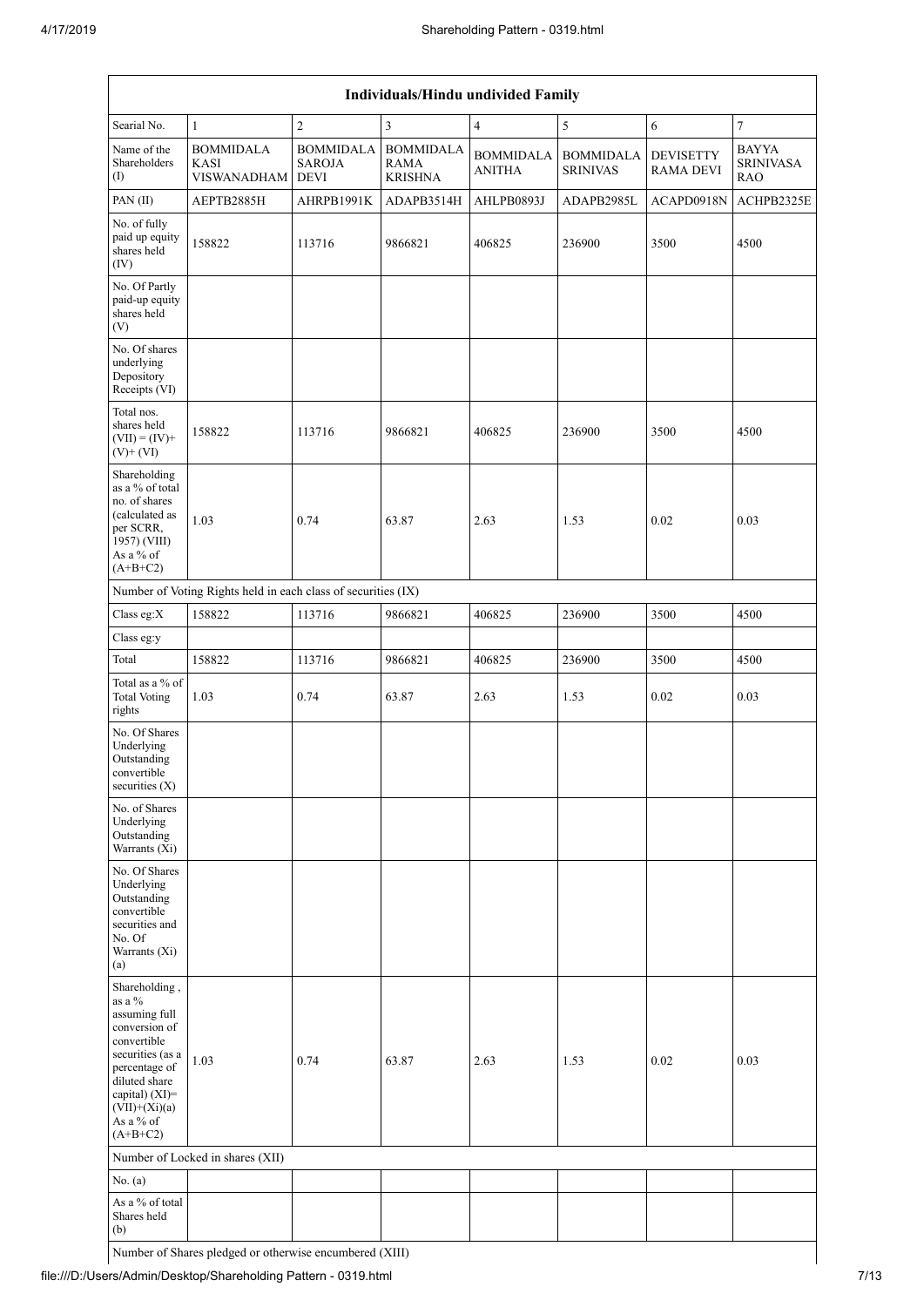| No. (a)                                                                 |                              |          |          |          |          |                   |                   |
|-------------------------------------------------------------------------|------------------------------|----------|----------|----------|----------|-------------------|-------------------|
| As a % of total<br>Shares held<br>(b)                                   |                              |          |          |          |          |                   |                   |
| Number of<br>equity shares<br>held in<br>dematerialized<br>form $(XIV)$ | 158822                       | 113716   | 9866821  | 406825   | 236900   | 3500              | 4500              |
|                                                                         | Reason for not providing PAN |          |          |          |          |                   |                   |
| Reason for not<br>providing<br>PAN                                      |                              |          |          |          |          |                   |                   |
| Shareholder<br>type                                                     | Promoter                     | Promoter | Promoter | Promoter | Promoter | Promoter<br>Group | Promoter<br>Group |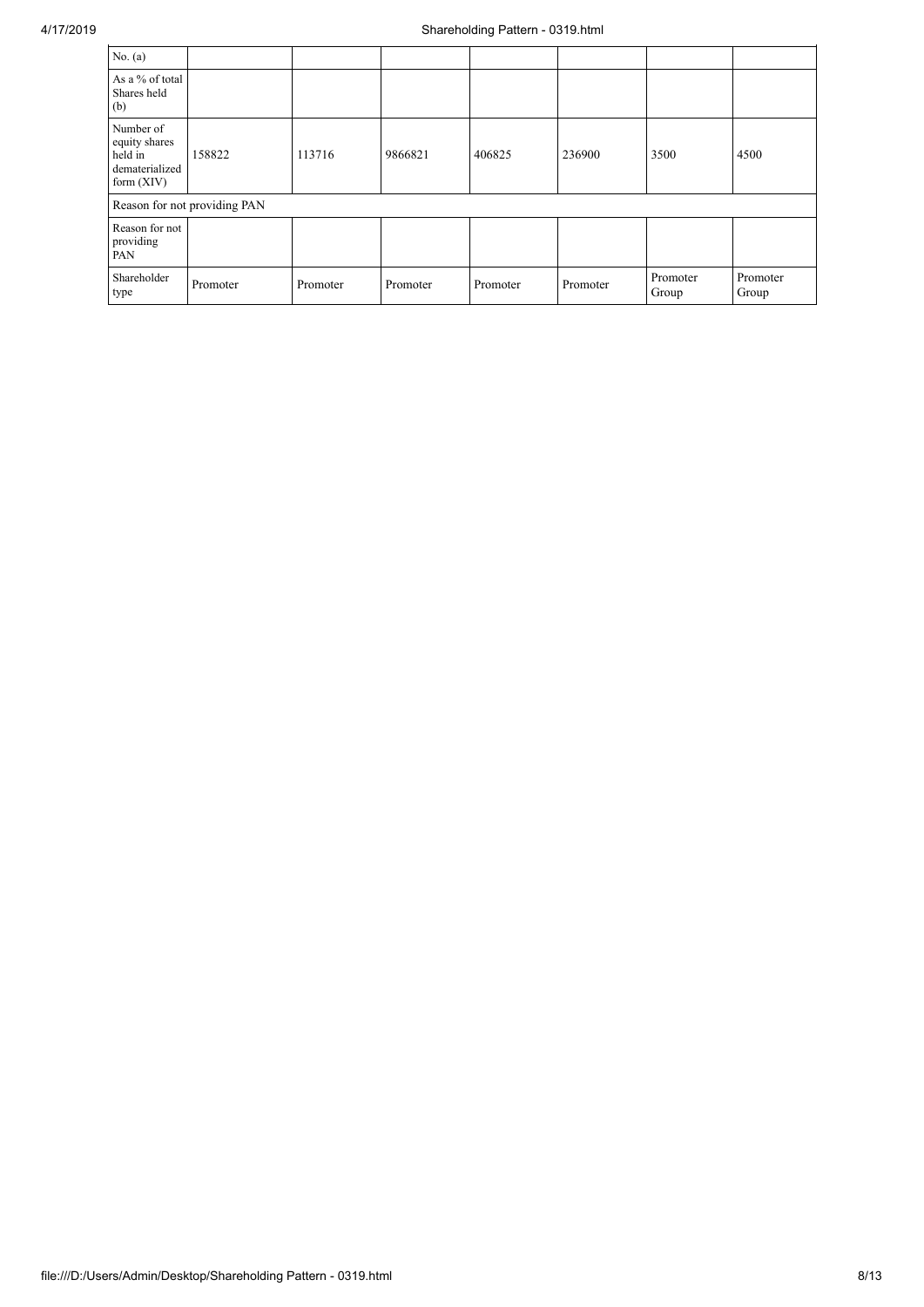| <b>Individuals/Hindu undivided Family</b>                                                                                                                                                   |                                                               |                               |                                   |                                      |                          |  |  |  |  |  |
|---------------------------------------------------------------------------------------------------------------------------------------------------------------------------------------------|---------------------------------------------------------------|-------------------------------|-----------------------------------|--------------------------------------|--------------------------|--|--|--|--|--|
| Searial No.                                                                                                                                                                                 | 8                                                             | 9                             | $10\,$                            | 11                                   |                          |  |  |  |  |  |
| Name of the<br>Shareholders (I)                                                                                                                                                             | <b>PITCHAN</b><br><b>PULIKONDA</b>                            | POLISETTY GNANA<br><b>DEV</b> | POLISETTY EKNADHA<br><b>GUPTA</b> | $\boldsymbol{B}$<br><b>RAJESWARI</b> | Click here to go<br>back |  |  |  |  |  |
| PAN(II)                                                                                                                                                                                     | ADKPP7277R                                                    | AENPP0508F                    | AAGHP3061E                        | BAAPB0667H                           | Total                    |  |  |  |  |  |
| No. of fully paid<br>up equity shares<br>held (IV)                                                                                                                                          | 5000                                                          | 14200                         | 5000                              | 5000                                 | 10820284                 |  |  |  |  |  |
| No. Of Partly paid-<br>up equity shares<br>held (V)                                                                                                                                         |                                                               |                               |                                   |                                      |                          |  |  |  |  |  |
| No. Of shares<br>underlying<br>Depository<br>Receipts (VI)                                                                                                                                  |                                                               |                               |                                   |                                      |                          |  |  |  |  |  |
| Total nos. shares<br>held $(VII) = (IV) +$<br>$(V)$ + $(VI)$                                                                                                                                | 5000                                                          | 14200                         | 5000                              | 5000                                 | 10820284                 |  |  |  |  |  |
| Shareholding as a<br>% of total no. of<br>shares (calculated<br>as per SCRR,<br>1957) (VIII) As a<br>% of $(A+B+C2)$                                                                        | 0.03                                                          | 0.09                          | 0.03                              | 0.03                                 | 70.04                    |  |  |  |  |  |
|                                                                                                                                                                                             | Number of Voting Rights held in each class of securities (IX) |                               |                                   |                                      |                          |  |  |  |  |  |
| Class eg:X                                                                                                                                                                                  | 5000                                                          | 14200                         | 5000                              | 5000                                 | 10820284                 |  |  |  |  |  |
| Class eg:y                                                                                                                                                                                  |                                                               |                               |                                   |                                      |                          |  |  |  |  |  |
| Total                                                                                                                                                                                       | 5000                                                          | 14200                         | 5000                              | 5000                                 | 10820284                 |  |  |  |  |  |
| Total as a % of<br><b>Total Voting rights</b>                                                                                                                                               | 0.03                                                          | 0.09                          | 0.03                              | 0.03                                 | 70.04                    |  |  |  |  |  |
| No. Of Shares<br>Underlying<br>Outstanding<br>convertible<br>securities (X)                                                                                                                 |                                                               |                               |                                   |                                      |                          |  |  |  |  |  |
| No. of Shares<br>Underlying<br>Outstanding<br>Warrants $(Xi)$                                                                                                                               |                                                               |                               |                                   |                                      |                          |  |  |  |  |  |
| No. Of Shares<br>Underlying<br>Outstanding<br>convertible<br>securities and No.<br>Of Warrants (Xi)<br>(a)                                                                                  |                                                               |                               |                                   |                                      |                          |  |  |  |  |  |
| Shareholding, as a<br>% assuming full<br>conversion of<br>convertible<br>securities (as a<br>percentage of<br>diluted share<br>capital) $(XI)$ =<br>$(VII)+(Xi)(a)$ As a<br>% of $(A+B+C2)$ | 0.03                                                          | 0.09                          | 0.03                              | 0.03                                 | 70.04                    |  |  |  |  |  |
| Number of Locked in shares (XII)                                                                                                                                                            |                                                               |                               |                                   |                                      |                          |  |  |  |  |  |
| No. (a)                                                                                                                                                                                     |                                                               |                               |                                   |                                      |                          |  |  |  |  |  |
| As a % of total<br>Shares held (b)                                                                                                                                                          |                                                               |                               |                                   |                                      |                          |  |  |  |  |  |
|                                                                                                                                                                                             | Number of Shares pledged or otherwise encumbered (XIII)       |                               |                                   |                                      |                          |  |  |  |  |  |
| No. (a)                                                                                                                                                                                     |                                                               |                               |                                   |                                      |                          |  |  |  |  |  |
| As a % of total<br>Shares held (b)                                                                                                                                                          |                                                               |                               |                                   |                                      |                          |  |  |  |  |  |
| Number of equity<br>shares held in<br>dematerialized<br>form $(XIV)$                                                                                                                        | 5000                                                          | 14200                         | 5000                              | 5000                                 | 10820284                 |  |  |  |  |  |

Reason for not providing PAN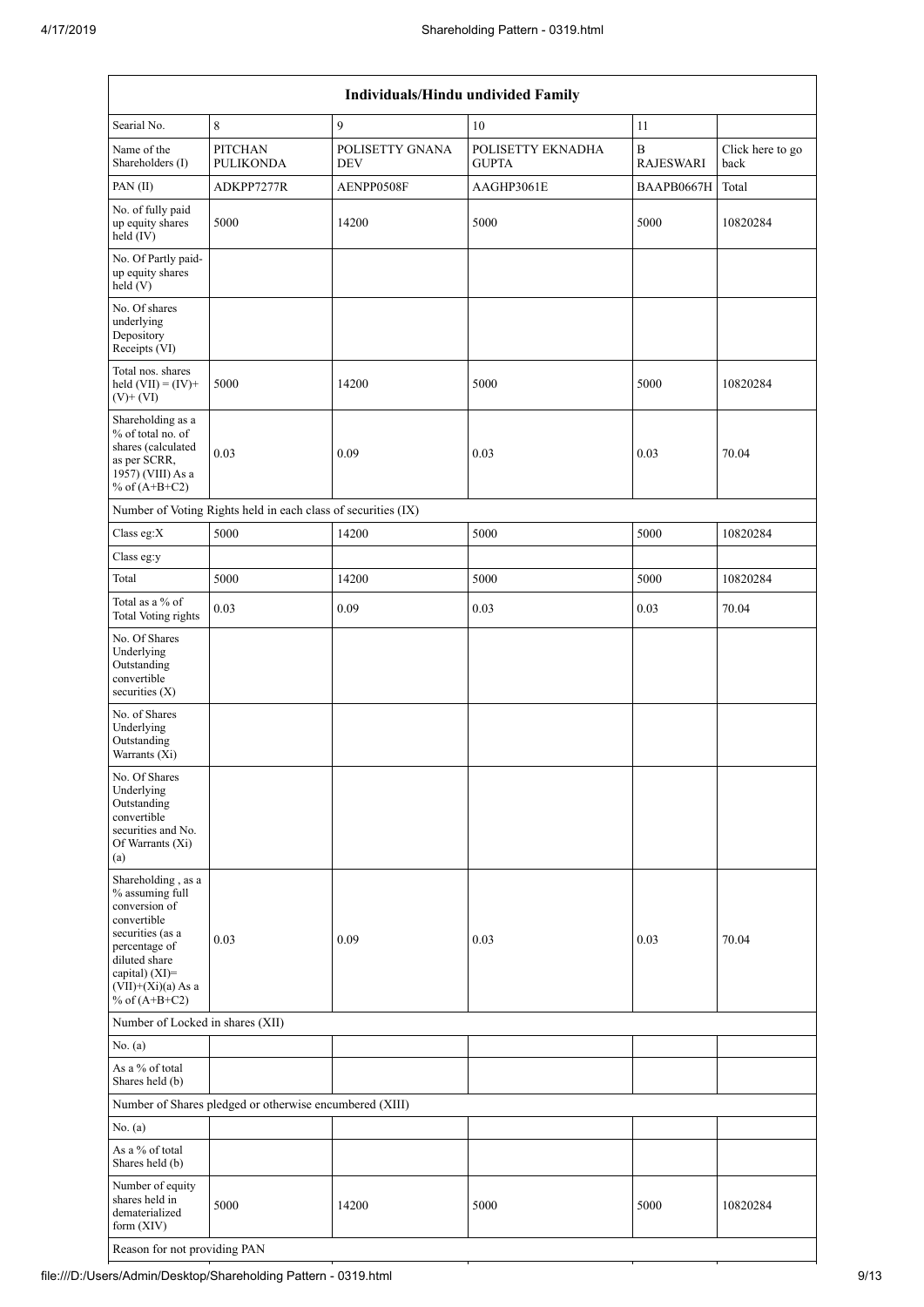| Reason for not<br>providing PAN |                |                |                |                   |  |
|---------------------------------|----------------|----------------|----------------|-------------------|--|
| Shareholder type                | Promoter Group | Promoter Group | Promoter Group | Promoter<br>Group |  |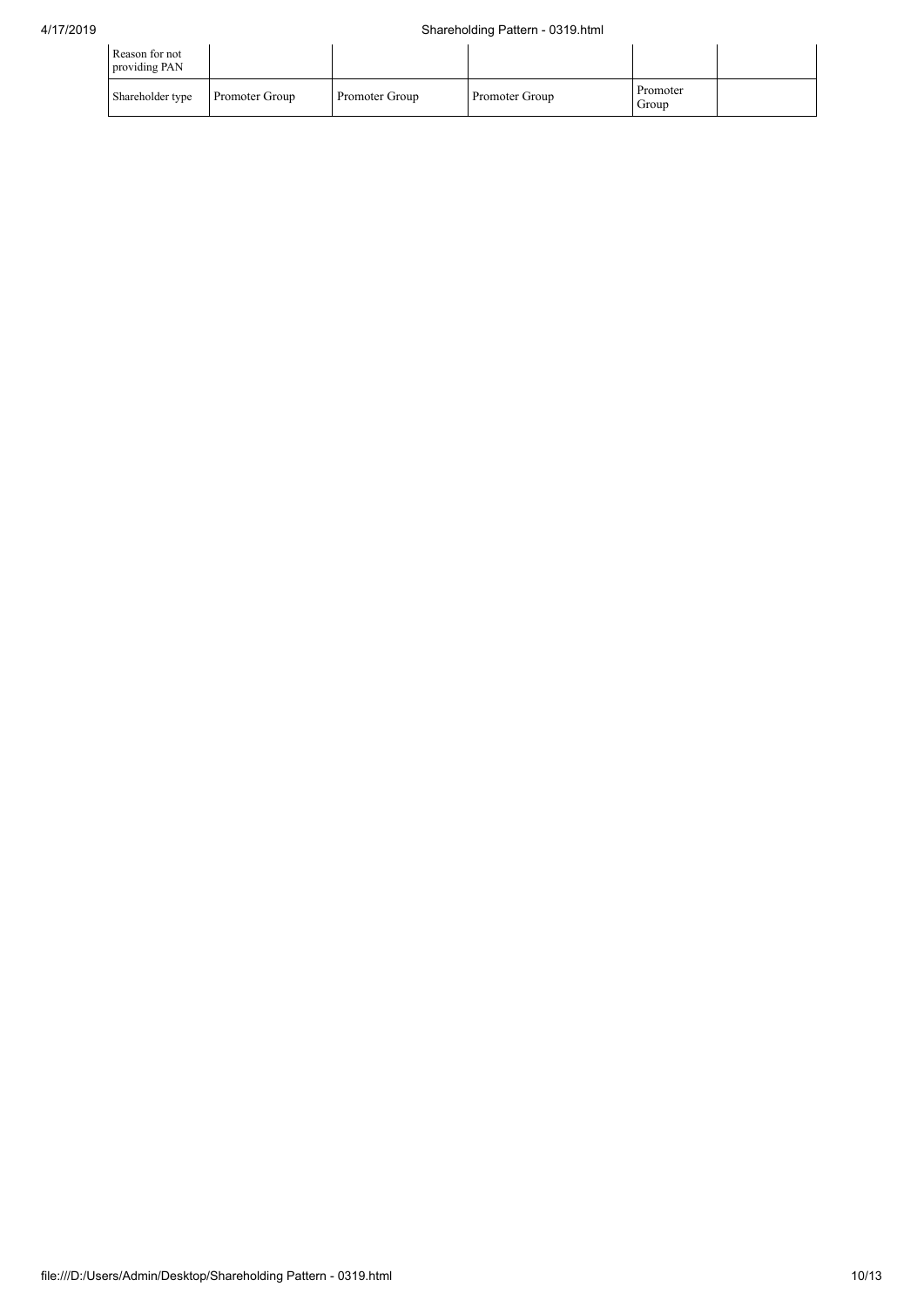| Any Other (specify)                                                                                                  |                                                               |                            |                                               |                          |  |  |  |  |  |  |
|----------------------------------------------------------------------------------------------------------------------|---------------------------------------------------------------|----------------------------|-----------------------------------------------|--------------------------|--|--|--|--|--|--|
| Searial No.                                                                                                          | $\mathbf{1}$                                                  | $\sqrt{2}$                 | 3                                             |                          |  |  |  |  |  |  |
| Category                                                                                                             | Non-Resident Indian<br>(NRI)                                  | <b>Bodies</b><br>Corporate | Others                                        |                          |  |  |  |  |  |  |
| Category / More<br>than 1 percentage                                                                                 | Category                                                      | Category                   | Category                                      |                          |  |  |  |  |  |  |
| Name of the<br>Shareholders (I)                                                                                      |                                                               |                            | NON RESIDENT INDIANS NON<br><b>REPARIABLE</b> | Click here to go<br>back |  |  |  |  |  |  |
| PAN(II)                                                                                                              |                                                               |                            |                                               | Total                    |  |  |  |  |  |  |
| No. of the<br>Shareholders (I)                                                                                       | 68                                                            | 109                        | 5                                             | 182                      |  |  |  |  |  |  |
| No. of fully paid<br>up equity shares<br>held (IV)                                                                   | 158112                                                        | 631551                     | 700                                           | 790363                   |  |  |  |  |  |  |
| No. Of Partly paid-<br>up equity shares<br>held (V)                                                                  |                                                               |                            |                                               |                          |  |  |  |  |  |  |
| No. Of shares<br>underlying<br>Depository<br>Receipts (VI)                                                           |                                                               |                            |                                               |                          |  |  |  |  |  |  |
| Total nos. shares<br>held $(VII) = (IV) +$<br>$(V)$ + $(VI)$                                                         | 158112                                                        | 631551                     | 700                                           | 790363                   |  |  |  |  |  |  |
| Shareholding as a<br>% of total no. of<br>shares (calculated<br>as per SCRR,<br>1957) (VIII) As a<br>% of $(A+B+C2)$ | 1.02                                                          | 4.09                       | $\boldsymbol{0}$                              | 5.11                     |  |  |  |  |  |  |
|                                                                                                                      | Number of Voting Rights held in each class of securities (IX) |                            |                                               |                          |  |  |  |  |  |  |
| Class eg: X                                                                                                          | 158112                                                        | 631551                     | 700                                           | 790363                   |  |  |  |  |  |  |
| Class eg:y                                                                                                           |                                                               |                            |                                               |                          |  |  |  |  |  |  |
| Total                                                                                                                | 158112                                                        | 631551                     | 700                                           | 790363                   |  |  |  |  |  |  |
| Total as a % of<br>Total Voting rights                                                                               | 1.02                                                          | 4.09                       | $\boldsymbol{0}$                              | 5.11                     |  |  |  |  |  |  |
| No. Of Shares<br>Underlying<br>Outstanding<br>convertible<br>securities $(X)$                                        |                                                               |                            |                                               |                          |  |  |  |  |  |  |
| No. of Shares<br>Underlying<br>Outstanding<br>Warrants (Xi)                                                          |                                                               |                            |                                               |                          |  |  |  |  |  |  |
| No. Of Shares<br>Underlying<br>Outstanding<br>convertible<br>securities and No.<br>Of Warrants (Xi)<br>(a)           |                                                               |                            |                                               |                          |  |  |  |  |  |  |
| Shareholding, as a<br>% assuming full<br>conversion of<br>convertible<br>securities (as a                            |                                                               |                            |                                               |                          |  |  |  |  |  |  |
| percentage of<br>diluted share<br>capital) (XI)=<br>$(VII)+(X)$ As a %<br>of $(A+B+C2)$                              | 1.02                                                          | 4.09                       | $\boldsymbol{0}$                              | 5.11                     |  |  |  |  |  |  |
| Number of Locked in shares (XII)                                                                                     |                                                               |                            |                                               |                          |  |  |  |  |  |  |
| No. (a)                                                                                                              |                                                               |                            |                                               |                          |  |  |  |  |  |  |
| As a % of total<br>Shares held (b)                                                                                   |                                                               |                            |                                               |                          |  |  |  |  |  |  |
| Number of equity<br>shares held in<br>dematerialized<br>form (XIV)                                                   | 37912                                                         | 91151                      | 700                                           | 129763                   |  |  |  |  |  |  |